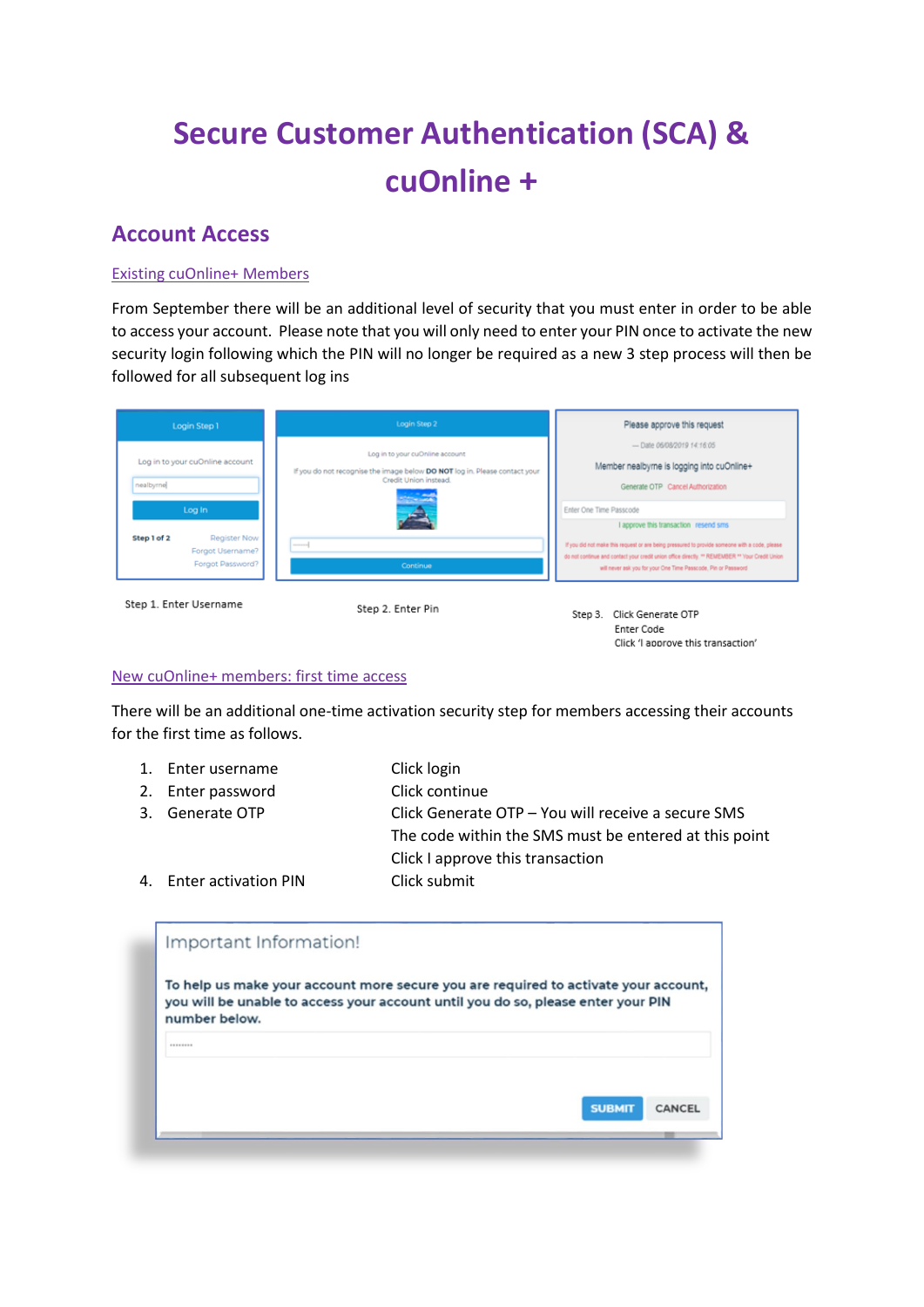Once you have established your online access, you can speed up your login process by using the cuAnywhere app to scan the QR code and use your fingerprint or facial recognition to login automatically



### **Setting up a new payee**

If a you wish to set up a new payee within cuOnline a new additional security step will be required. You will need to **'Generate OTP'**

- 1. Click on Payments option on left hand side
- 2. Click on 'Manage Payees' button

|  | <b>Payments</b>      |  |
|--|----------------------|--|
|  | <b>Manage Payees</b> |  |

3. Navigate to 'Set up a new payee' and click next



4. Enter the new payees banking details, then click next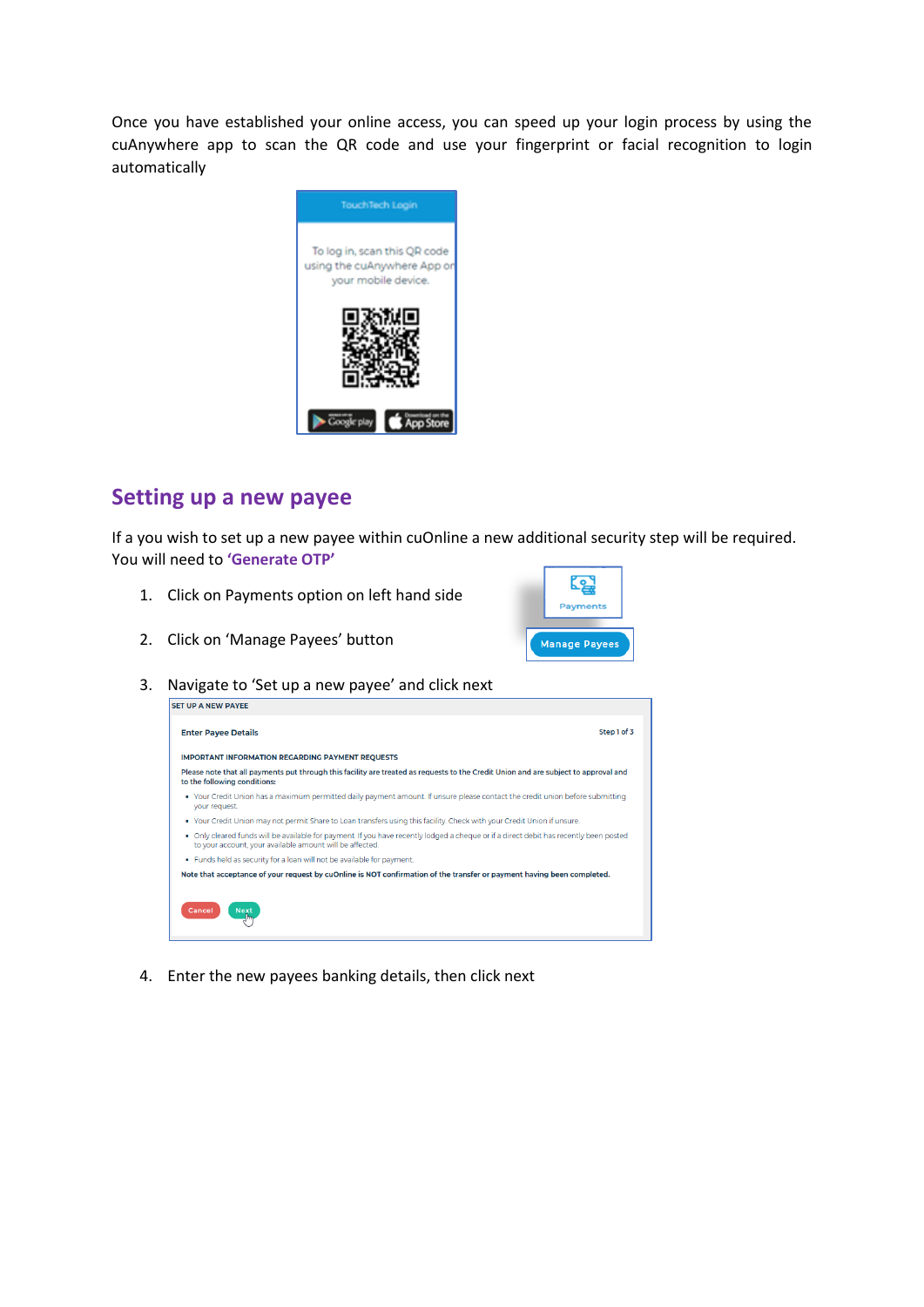| <b>Choose Category Of Payment</b>  |                        |             |
|------------------------------------|------------------------|-------------|
|                                    |                        | Step 2 of 3 |
| <b>Personal Payment</b>            | <b>Bill Payment</b>    |             |
| <b>Enter Payee Banking Details</b> |                        |             |
| <b>Payee Name:</b>                 | joe bloggs             |             |
| <b>Account Name:</b>               | MRJ Bloggs             |             |
| <b>Payment Reference:</b>          | Vet                    |             |
| <b>IBAN:</b>                       | GB33BUKB20201555555555 |             |
| BIC:                               | AIBKGB2L               |             |
|                                    |                        |             |
| Cancel<br><b>Next</b><br>Чщ        |                        |             |

5. Enter your password, then click confirm

| <b>SEI UP A NEW PAIEE</b>                      |             |                                                                                                                                      |             |
|------------------------------------------------|-------------|--------------------------------------------------------------------------------------------------------------------------------------|-------------|
|                                                |             |                                                                                                                                      | Step 3 of 3 |
| the transfer if incorrect details are entered. |             | Note: It is very important to check that you have entered the correct details as the Credit Union is not responsible for errors with |             |
| Please enter your password:                    | 00000000000 | ക                                                                                                                                    |             |
| <b>Back</b><br><b>Confirm</b>                  |             |                                                                                                                                      |             |

6. Generate the OTP, enter the code, then click approve transaction to set up the new payee

|                                                |                                                                                                                                               | Step 3 of 3                                                                                                                          |
|------------------------------------------------|-----------------------------------------------------------------------------------------------------------------------------------------------|--------------------------------------------------------------------------------------------------------------------------------------|
| the transfer if incorrect details are entered. |                                                                                                                                               | Note: It is very important to check that you have entered the correct details as the Credit Union is not responsible for errors with |
| Please enter your password :                   |                                                                                                                                               |                                                                                                                                      |
|                                                | Please approve this request                                                                                                                   |                                                                                                                                      |
|                                                | -Date 15/08/2019 12:10:15                                                                                                                     |                                                                                                                                      |
|                                                | Vet                                                                                                                                           |                                                                                                                                      |
|                                                | Account: AIBKGB2L, GB33BUKB202015555555555                                                                                                    |                                                                                                                                      |
|                                                | Generate OTP Cancel Authorization                                                                                                             |                                                                                                                                      |
|                                                | $\bullet\bullet\bullet\bullet$                                                                                                                | ര                                                                                                                                    |
|                                                | I approve this transaction resend sms<br>.իհ                                                                                                  |                                                                                                                                      |
|                                                | If you did not make this request or are being pressured to provide someone with a code, please do not continue and                            |                                                                                                                                      |
|                                                | contact your credit union office directly. ** REMEMBER ** Your Credit Union will never ask you for your One Time<br>Passcode, Pin or Password |                                                                                                                                      |
|                                                |                                                                                                                                               |                                                                                                                                      |

# **Adding/amending a recurring payment**

If you wish to add/amend a recurring payment within cuOnline a similar additional security step will be required. You will need to **'Generate OTP'**

- 1. Click on Payments option on left hand side
- 2. Click on 'My Regular Payments' button